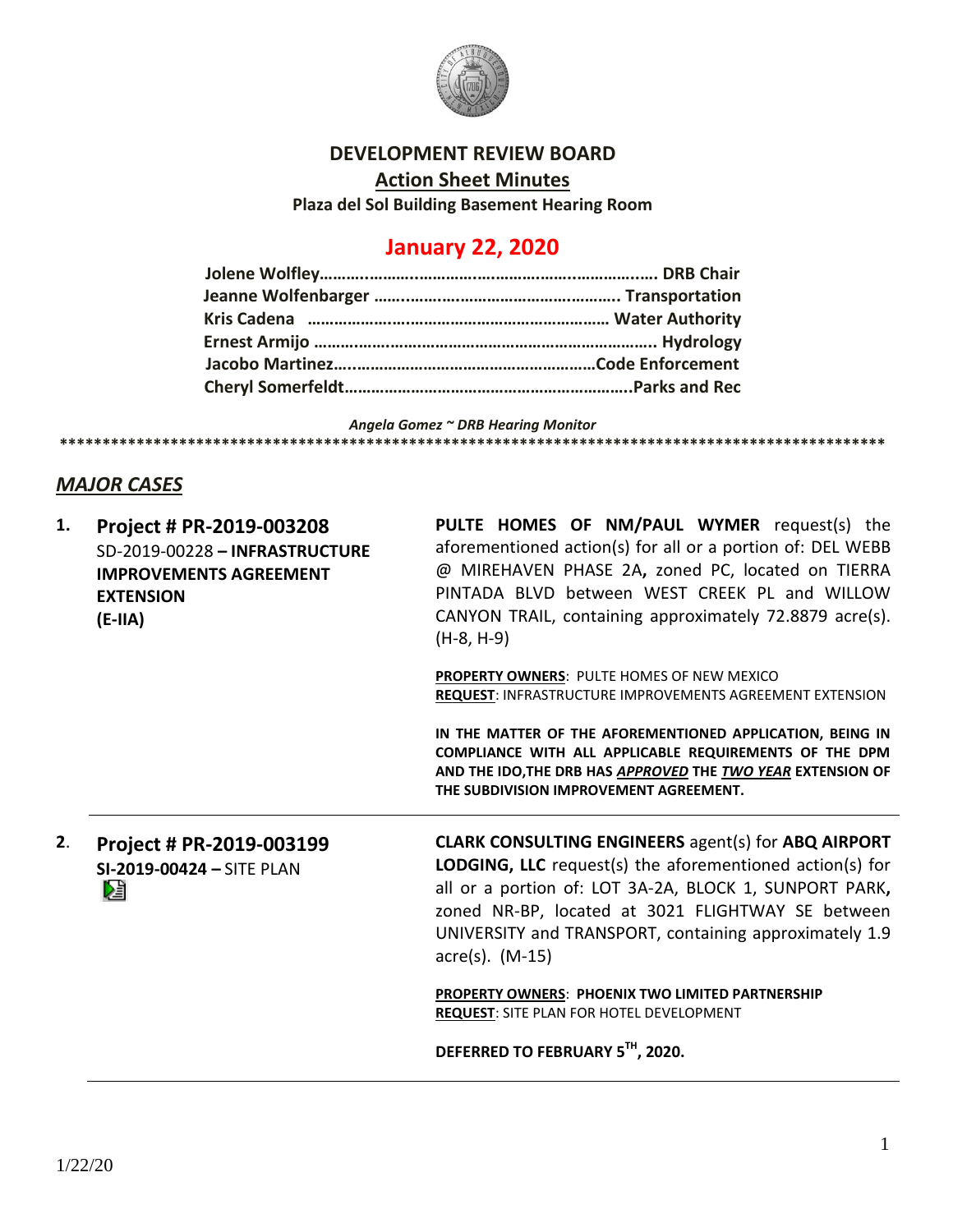| 3. | Project # PR-2018-001470<br>(1000643)<br>SI-2019-00421 - SITE PLAN                                 | DANIEL SOLARES JR. agent(s) for IPMI 6 LLC request(s) the<br>aforementioned action(s) for all or a portion of: TRACT 84E<br>MRGCD MAP 35 & ADJ VAC PORT OF 9TH ST, zoned MX-M,<br>located at 2500 12 <sup>TH</sup> STREET between 12 <sup>TH</sup> ST and MENAUL<br>BLVD, containing approximately 47.29 acre(s).<br>(H-<br>13)[Deferred from 1/8/20]                                                                                                                                                                                                                                                                                                                                                        |
|----|----------------------------------------------------------------------------------------------------|--------------------------------------------------------------------------------------------------------------------------------------------------------------------------------------------------------------------------------------------------------------------------------------------------------------------------------------------------------------------------------------------------------------------------------------------------------------------------------------------------------------------------------------------------------------------------------------------------------------------------------------------------------------------------------------------------------------|
|    |                                                                                                    | PROPERTY OWNERS: US INDIAN SERVICE AND BUREAU OF INDIAN<br><b>AFFAIRS</b><br>REQUEST: THREE RETAIL STRUCTURES, PARKING LOT AND SITE<br><b>AMENITIES</b>                                                                                                                                                                                                                                                                                                                                                                                                                                                                                                                                                      |
|    |                                                                                                    | DEFERRED TO JANUARY 29TH, 2020.                                                                                                                                                                                                                                                                                                                                                                                                                                                                                                                                                                                                                                                                              |
| 4. | Project # PR_2018-001579<br>SI-2019-00355 - SITE PLAN AMENDMENT<br>SI-2019-00354 - SITE PLAN<br>D. | MODULUS ARCHITECTS, INC agent(s) for DEEPESH<br>KHOLWADWALA request(s) the aforementioned action(s)<br>for all or a portion of: PARCEL A-1-A-1-B SUBD PLAT TRS A-<br>1-A-1-A & A-1-A-1-B WINROCK CENTER ADDN, PARCEL A-2<br>AND A-3 PLAT OF PARCELS A-1 THRU A-3 & PARCEL C-2A<br>WINROCK CENTER ADDN + PARCEL C-2A1 SUBD PLAT<br>PARCEL C-2A1 & C-2A2 WINROCK CENTER ADDN, PARCEL<br>E1A WINROCK CENTER ADDITION, PARCEL D1A WINROCK<br>CENTER ADDN REPLAT OF PARCEL D1 WINROCK CENTER<br>ADDN AND PARCEL A-1-A-1-A-1-A WINROCK CENTER<br>ADDITION, zoned MX-H, located at 2100 LOUISIANA BLVD<br>NE, containing approximately 83.00 acre(s). (J-19)[Deferred<br>from 11/20/19, 12/11/19, 12/18/19, 1/8/20] |
|    |                                                                                                    | PROPERTY OWNERS: WINROCK PARTNERS LLCC/O GOODMAN REALTY<br>REQUEST: SITE PLAN AND SKETCH PLAT FOR WINROCK TOWN CENTER                                                                                                                                                                                                                                                                                                                                                                                                                                                                                                                                                                                        |
|    |                                                                                                    | IN THE MATTER OF THE AFOREMENTIONED APPLICATION,<br>BEING IN COMPLIANCE WITH ALL APPLICABLE REQUIREMENTS<br>OF THE DPM AND THE IDO, THE DRB HAS APPROVED THE SITE<br>PLAN AND THE SITE PLAN AMENDMENT. FINAL SIGN-OFF IS<br>DELEGATED TO: TRANSPORTATION FOR CURB RAMP KEYED<br>NOTE, AND TO PLANNING WHO IS LAST TO SIGN.                                                                                                                                                                                                                                                                                                                                                                                   |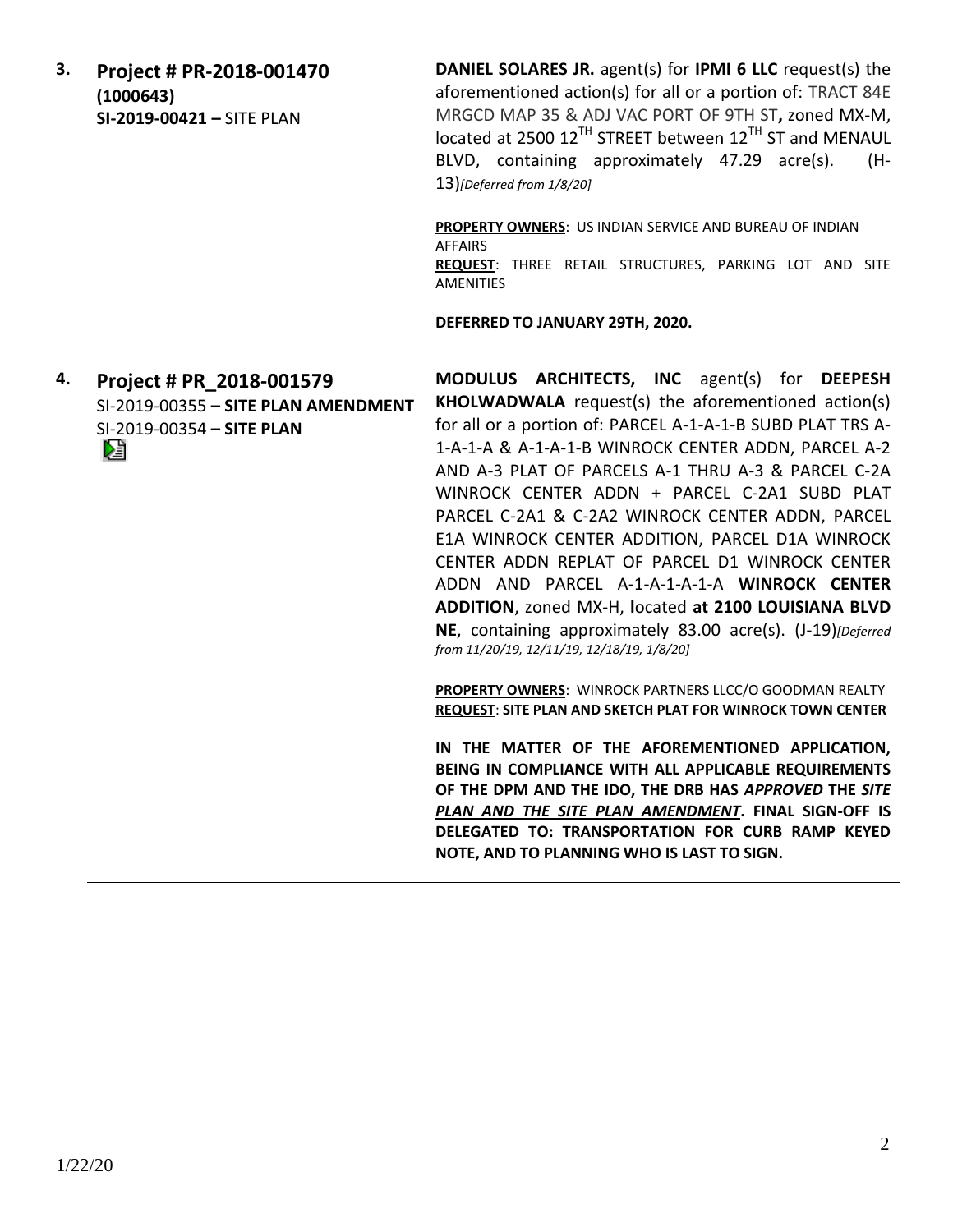| 5. | Project # PR-2019-002454<br>(AKA: PR-2019-003125)<br>SD-2019-00215 - PRELIMINARY/FINAL<br><b>PLAT</b>         | <b>TIMOTHY SOLINSKY</b> request(s) the aforementioned<br>action(s) for all or a portion of: TRACTS A-1 A-2, zoned MX-<br>FB-UD, located at 415 TIJERAS AVE, containing<br>approximately 2.0314 acre(s). (J-14) [Deferred from 12/11/19,<br>$1/15/20$ ]<br><b>PROPERTY OWNERS: BERNALILLO COUNTY</b><br>REQUEST: CONSOLIDATE 21 LOTS INTO 2/ GRANT EASEMENTS<br>DEFERRED TO JANUARY 29TH, 2020.                                                                                                                                                                                                                                                                                               |
|----|---------------------------------------------------------------------------------------------------------------|----------------------------------------------------------------------------------------------------------------------------------------------------------------------------------------------------------------------------------------------------------------------------------------------------------------------------------------------------------------------------------------------------------------------------------------------------------------------------------------------------------------------------------------------------------------------------------------------------------------------------------------------------------------------------------------------|
| 6. | Project # PR-2019-003077<br>SI-2019-00370 - SITE PLAN<br>VA-2019-00426 - WAIVER SIDEWALK<br><b>WIDTH</b><br>陸 | DEKKER, PERICH, SABATINI agent's for ALLEN SIGMOND<br><b>GROUP</b> request(s) the aforementioned action(s) for all or a<br>portion of: TR 6-A-1-C-1-A BLK C PLAT FOR LOTS 5-A-1, 5-A-<br>2, 6-A-1-C-1-A AND 6-A-1-C-1-B BLOCK "C", LOUISIANA<br>SUBDIVISION zoned MX-H, located at 2424 LOUISIANA<br>BLVD NE, containing approximately 1.519 acre(s). (H-<br>19)[Deferred from 12/4/19, 1/8/20, 1/15/20]                                                                                                                                                                                                                                                                                     |
|    |                                                                                                               | PROPERTY OWNERS: LBP PARTNERS LLC C/O ALLEN SIGMON REAL<br><b>ESTATE</b><br><b>REQUEST: SITE PLAN AMENDMENT</b><br>IN THE MATTER OF THE AFOREMENTIONED APPLICATION, BEING IN<br>COMPLIANCE WITH ALL APPLICABLE REQUIREMENTS OF THE DPM<br>AND THE IDO, THE DRB HAS APPROVED THE SITE PLAN AND THE<br>VARIANCE TO SIDEWALK WIDTH. FINAL SIGN-OFF IS DELEGATED TO:<br>WATER AUTHORITY FOR EXISTING WATERLINE INFORMATION,<br>ADEQUATE EASEMENT AND SHARED MAINTENANCE AGREEMENT,<br>AND TO PLANNING TO CHECK FOR TRANSPORTATION ITEMS FOR<br>SHARED ACCESS AGREEMENT, SIDEWALK INFORMATION, ADA<br>COMPLIANCE, LABELING OF CURB AND RAMPS, AND CLARIFICATION<br>OF NEW VS. OLD INFRASTRUCTURE. |

*MINOR CASES*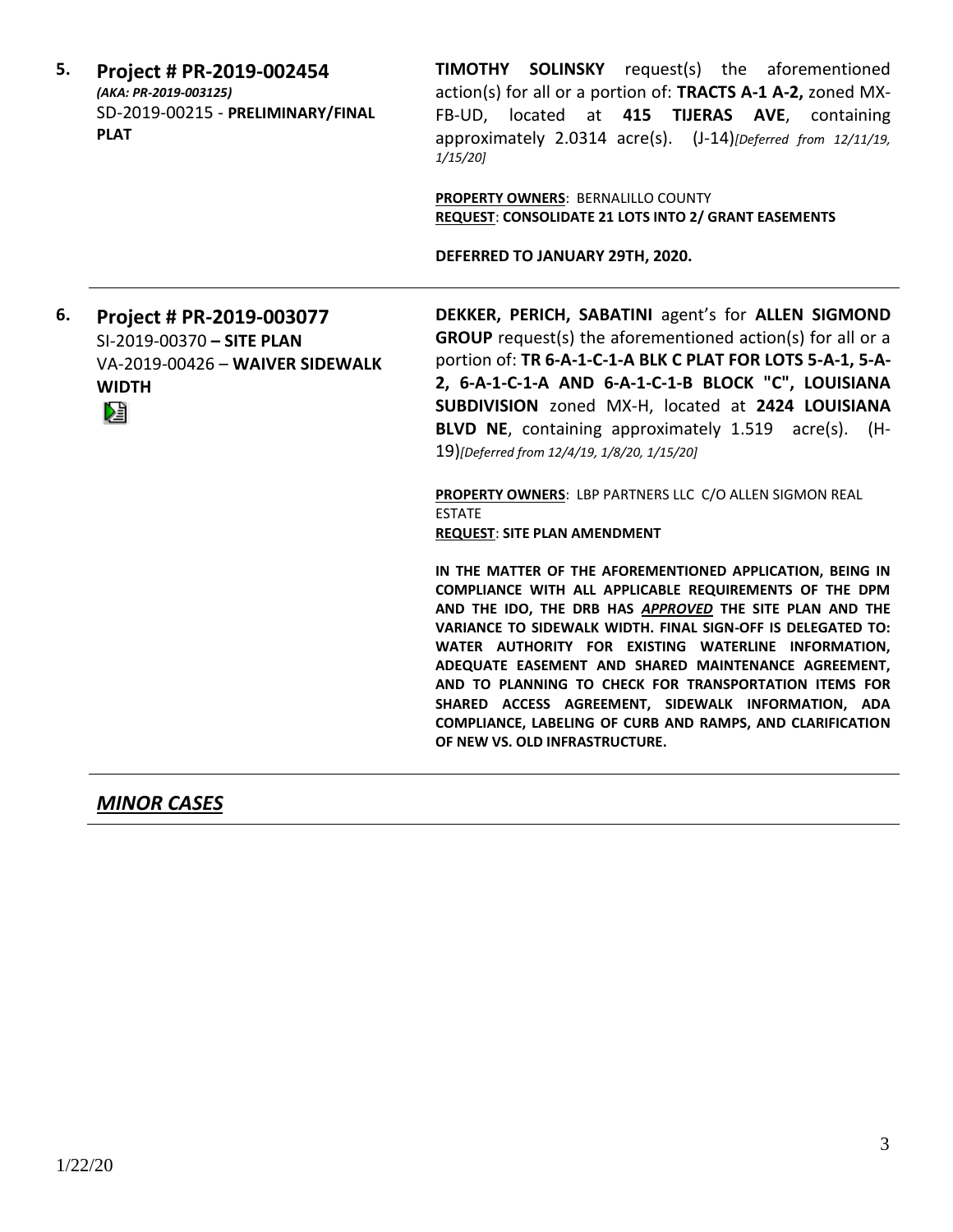| 7. | Project # PR-2019-003003<br>SD-2020-00004 - PRELIMINARY/FINAL<br><b>PLAT</b><br>N. | BOHANNAN HUSTON INC. agent(s) for HOPEWORKS<br>request(s) the aforementioned action(s) for all or a portion<br>of: LOTS 3A, 4A, 5A, 6A, 7A, BLOCK 6 PARIS ADDITION<br>zoned MX-M, located at 1215 3 <sup>RD</sup> ST NW between<br>MOUNTAIN RD NW and SUMMER AVE NW, containing<br>approximately 1.35 acre(s). (J-14)[Deferred from 1/15/20]                                                                          |
|----|------------------------------------------------------------------------------------|-----------------------------------------------------------------------------------------------------------------------------------------------------------------------------------------------------------------------------------------------------------------------------------------------------------------------------------------------------------------------------------------------------------------------|
|    |                                                                                    | <b>PROPERTY OWNERS: HOPEWORKS</b><br>REQUEST: CONSOLIDATE 5 LOTS INTO 2 LOTS, GRANT ACCESS AND<br><b>DRAINAGE EASEMENTS</b>                                                                                                                                                                                                                                                                                           |
|    |                                                                                    | IN THE MATTER OF THE AFOREMENTIONED APPLICATION, BEING IN<br>COMPLIANCE WITH ALL APPLICABLE REQUIREMENTS OF THE DPM<br>AND THE IDO, THE DRB HAS APPROVED THE PRELIMINARY/FINAL<br>PLAT. FINAL SIGN OFF IS DELEGATED TO: PLANNING FOR UTILITY<br><b>COMPANIES SIGNATURES AND FOR THE AGIS DXF.</b>                                                                                                                     |
| 8. | Project # PR-2019-002412<br>SD-2020-00001- PRELIMINARY/FINAL<br><b>PLAT</b><br>N.  | SANDIA LAND SURVEYING LLC agent(s) for JOHN E. AND<br>CYTHINA A. MECHENBIER request(s) the aforementioned<br>action(s) for all or a portion of: TRACTS 18 & 19 of LAS<br>LOMITAS BUSINESS PARK, zoned NR-BP, located at 1300 &<br>1310 CUESTA ARRIBA CT NE, containing approximately<br>2.0209 $\arccos $ . (D-16) [Deferred from 1/15/20]<br>PROPERTY OWNERS: LFT LAS LOMITAS LLC                                    |
|    |                                                                                    | <b>REQUEST: COMBINE TRACTS 18 &amp; 19</b>                                                                                                                                                                                                                                                                                                                                                                            |
|    |                                                                                    | DEFERRED TO FEBRUARY 5TH, 2020.                                                                                                                                                                                                                                                                                                                                                                                       |
| 9. | Project # PR-2020-003250<br>SD-2020-00005 - PRELIMINARY/FINAL<br><b>PLAT</b><br>N. | TIERRA WEST LLC agent(s) for CHARTER SCHOOLS<br><b>SOLUTIONS</b> request(s) the aforementioned action(s) for all<br>or a portion of: PARCEL E-1-A LAND DIV PLAT PARCELS D-1-<br>A & E-1-A FORMERLY PARCEL D-1 & E-1 PANORAMA<br>HEIGHTS ADDN CONT 4.9998 AC M/L OR 217,791 SF M/L<br>LOT E1A, PANORAMA HEIGHTS ADDN, zoned MX-M,<br>located at 13201 LOMAS BLVD NE, containing<br>approximately 4.996 acre(s). (K-22) |
|    |                                                                                    | <b>PROPERTY OWNERS: CHARTER SCHOOLS SOLUTIONS</b><br><b>REQUEST: PRELIMINARY/FINAL PLAT</b>                                                                                                                                                                                                                                                                                                                           |
|    |                                                                                    | DEFERRED TO FEBRUARY 12TH, 2020.                                                                                                                                                                                                                                                                                                                                                                                      |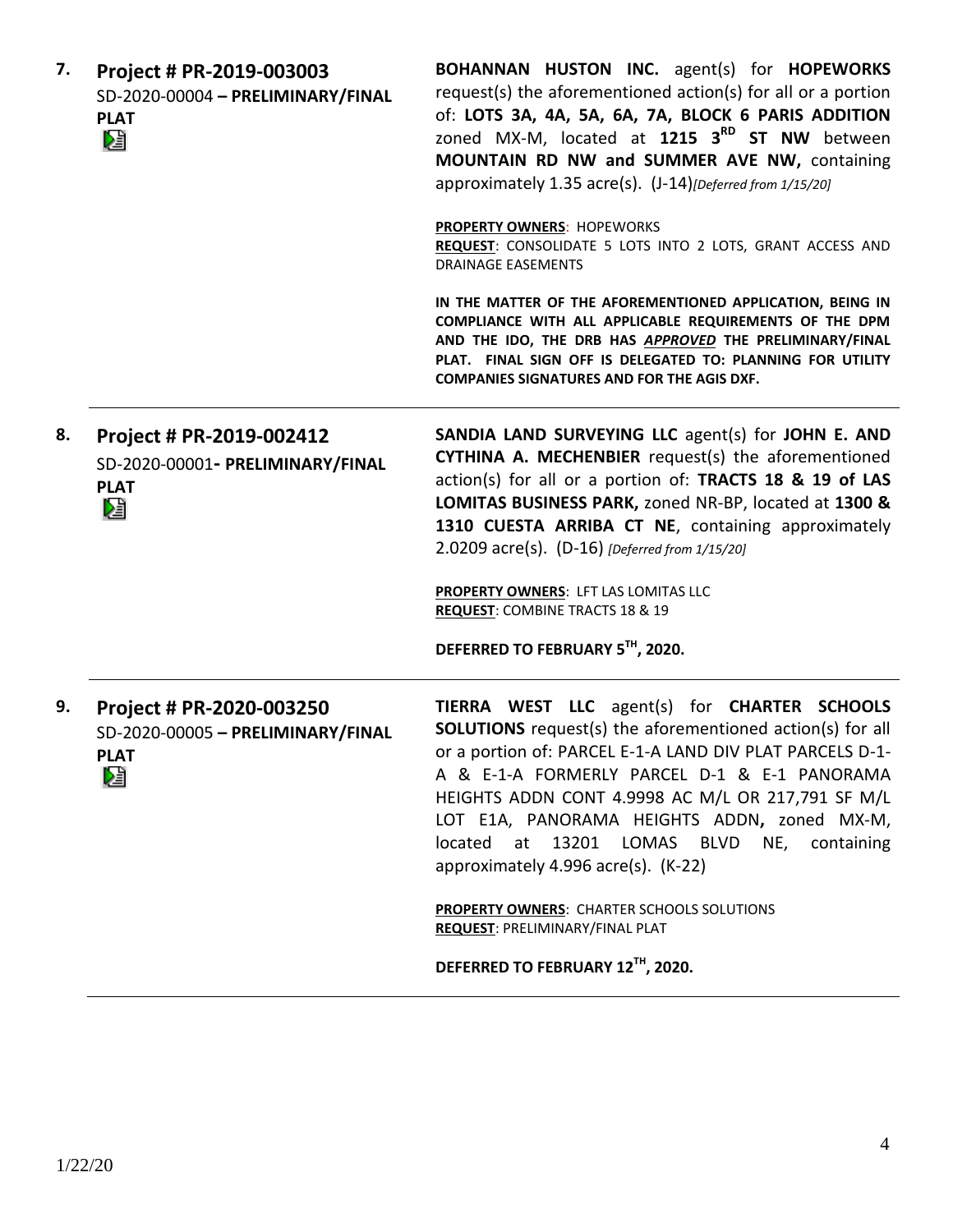| 10. | Project # PR-2019-002766<br>(AKA PR-2020-003720)<br>SD-2020-00020 - AMENDMENT TO<br><b>PRELIMINARY PLAT</b><br>N                                                                                      | MATT ARCHULETA W/DEKKER, PERICH, SABATINI agent(s)<br>for FIRST FINANCIAL CREDIT UNION/RON MOOREHEAD<br>request(s) the aforementioned action(s) for all or a portion<br>of: TR 1A-2-A-3 PLAT OF TRS 1A-2-A-1, 1A-2-A-2 & 1A-2-A-3<br>RENAISSANCE CENTER CONT 3.0001 AC LOT 1A2A3& TR<br>1A-2A-@ PLAT OF TRS 1A-2-A-1, 1A-2-A-2 & 1A-2-A-3<br>RENAISSANCE CENTER CONT 5.4234 AC, zoned MX-M<br>located on UNION WAY DR NE between MISSION AVE NE<br>and MONTANO RD NE containing approximately 5.0<br>$\arccos 0$ . (F-16)<br>PROPERTY OWNERS: FIRST FINANCIAL CREDIT UNION, KEN WILLIAMS<br><b>ENTERPRISES INC</b><br><b>REQUEST: PROPERTY LINE ADJUSTMENT</b><br>DEFERRED TO FEBRUARY 5TH, 2020.                                                                                      |
|-----|-------------------------------------------------------------------------------------------------------------------------------------------------------------------------------------------------------|----------------------------------------------------------------------------------------------------------------------------------------------------------------------------------------------------------------------------------------------------------------------------------------------------------------------------------------------------------------------------------------------------------------------------------------------------------------------------------------------------------------------------------------------------------------------------------------------------------------------------------------------------------------------------------------------------------------------------------------------------------------------------------------|
| 11. | Project # PR-2018-001331<br>SD-2020-00017 - PRELIMINARY/FINAL<br><b>PLAT</b><br>SD-2020-00018 - VACATION OF PRIVATE<br><b>EASEMENT</b><br>SD-2020-00019 - VACATION OF PRIVATE<br><b>EASEMENT</b><br>阻 | BOHANNAN HUSTON (Michael Balaskovits) agent(s) for<br><b>CORAZON</b><br><b>DEL</b><br><b>MESA</b><br>3B, LLC<br>request(s)<br>the<br>aforementioned action(s) for all or a portion of: LOT 5 and<br>16, BLOCK 20 MESA DEL SOL MONTAGE UNIT 3B, zoned PC,<br>located on UNIVERSITY BLVD SE, containing approximately<br>$0.1847$ acre(s). $(S-16)$<br>PROPERTY OWNERS: CORAZON DEL MESA 3B LLC<br><b>REQUEST: VACATE EASEMENTS, GRANT EASEMENTS</b><br>IN THE MATTER OF THE AFOREMENTIONED APPLICATION, BEING IN<br>COMPLIANCE WITH ALL APPLICABLE REQUIREMENTS OF THE DPM<br>AND THE IDO, THE DRB HAS APPROVED THE PRELIMINARY/FINAL<br>PLAT AND THE VACATION OF PRIVATE EASEMENTS. FINAL SIGN OFF IS<br>DELEGATED TO: PLANNING FOR AGIS DXF AND UTILITY COMPANY<br><b>SIGNATURES.</b> |

## *SKETCH PLAT*